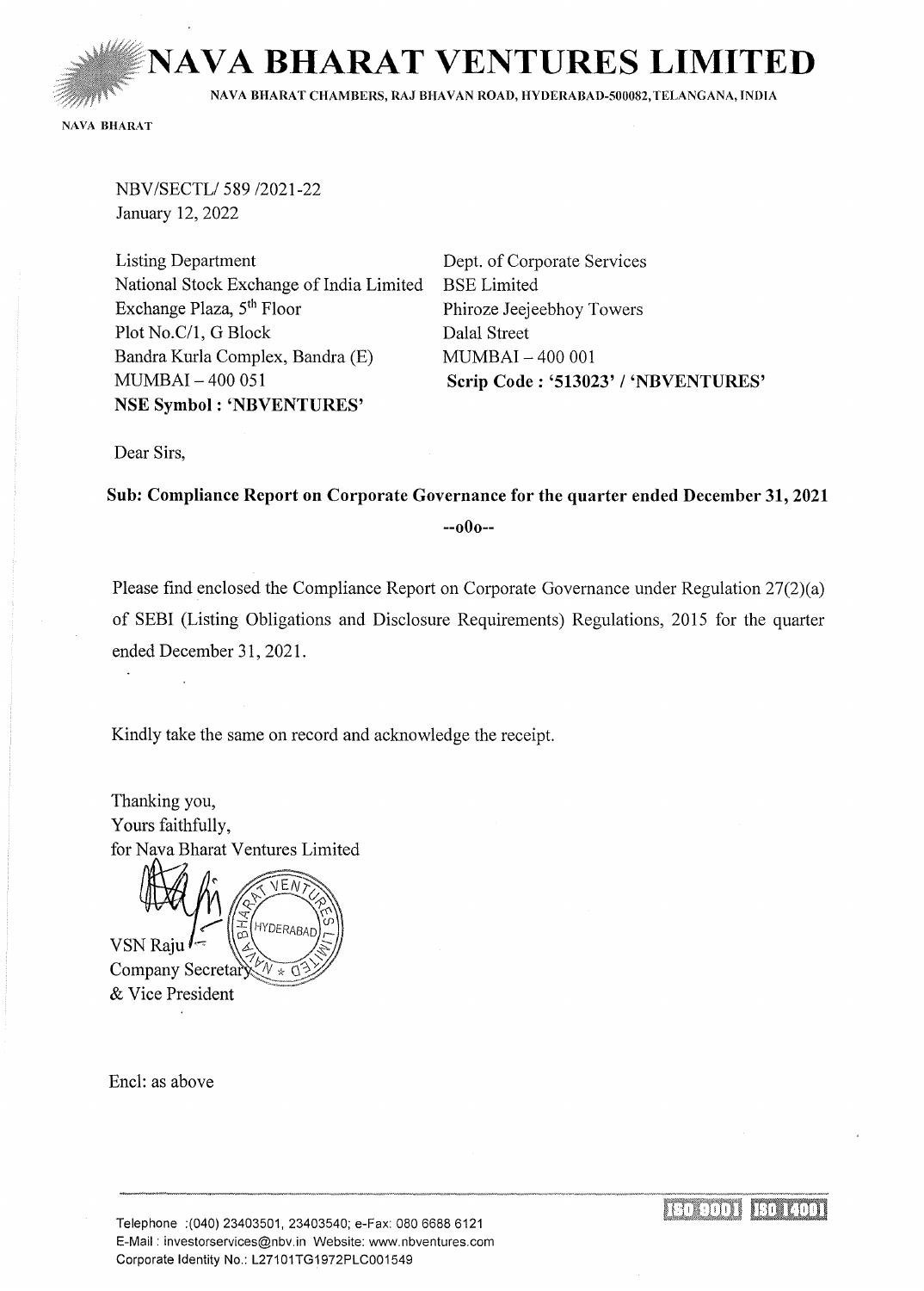## Quarterly Compliance Report on Corporate Governance for Q3 ended on December 31, 2021

|    | Name of Listed Entity | Nava Bharat Ventures Limited |
|----|-----------------------|------------------------------|
| -- | Quarter ending        | 2021<br>December             |

|                      | <b>Composition of Board of Directors</b> |                            |                                                                                                  |                                                        |                 |                                               |                      |                         |                                                                                                                                             |                                                                                                                                                                          |                                                                                                                                                                                         |                                                                                                                                                                                                                              |
|----------------------|------------------------------------------|----------------------------|--------------------------------------------------------------------------------------------------|--------------------------------------------------------|-----------------|-----------------------------------------------|----------------------|-------------------------|---------------------------------------------------------------------------------------------------------------------------------------------|--------------------------------------------------------------------------------------------------------------------------------------------------------------------------|-----------------------------------------------------------------------------------------------------------------------------------------------------------------------------------------|------------------------------------------------------------------------------------------------------------------------------------------------------------------------------------------------------------------------------|
| Title<br>(Mr)<br>Ms) | Name of the<br><b>Director</b>           | <b>PAN &amp; DIN</b>       | Category<br>(Chairperson/<br>Executive/<br>Non-<br><b>Executivel</b><br>independent/<br>Nominee) | Initial Date of Date of Re-<br>Appointment appointment |                 | Date of<br>Cessation/<br>Retirement   months) | <b>Tenure</b><br>(in | Date of<br><b>Birth</b> | No. of<br>Directorship<br>in listed<br>entities<br>including<br>this listed<br>entity<br>(in reference<br>to<br><b>Regulation</b><br>17A(1) | No of<br>Independent<br>Directorship<br>in listed<br>entities<br>including<br>this listed<br>entity<br><b>[in reference</b><br>to proviso to<br>regulation<br>$17A(1)$ ] | Number of<br>memberships<br>in Audit/<br><b>Stakeholder</b><br>Committee (s)<br>including this<br>listed entity<br>(Refer<br>Regulation<br>$26(1)$ of<br>Listing<br><b>Regulations)</b> | No of post of<br>Chairperson<br>in Audit/<br><b>Stakeholder</b><br><b>Committee</b><br>held in listed<br>entities<br>including<br>this listed<br>entity (Refer<br>Regulation<br>$26(1)$ of<br>Listing<br><b>Regulations)</b> |
| Mr.                  | D. Ashok                                 | ABVPD5737F<br>DIN-00006903 | Chairperson<br>Executive                                                                         | Mar 19, 1992                                           | Aug 14,<br>2021 | <b>NA</b>                                     | <b>NA</b>            | Dec<br>3,1956           | 1                                                                                                                                           | Nil                                                                                                                                                                      | Nil                                                                                                                                                                                     | Nil                                                                                                                                                                                                                          |
| Mr.                  | P.Trivikrama<br>Prasad                   | AENPP0497F<br>DIN-00006887 | Managing<br>Director -<br>Executive                                                              | Mar 19, 1992                                           | Mar 19,<br>2017 | <b>NA</b>                                     | <b>NA</b>            | Apr 25,<br>1953         | 1                                                                                                                                           | Nil                                                                                                                                                                      | 1                                                                                                                                                                                       | Nil                                                                                                                                                                                                                          |
| Mr.                  | Ashwin<br>Devineni                       | AFKPD8669R<br>DIN-00007540 | <b>Chief Executive</b><br>Officer-<br>Executive                                                  | Aug 18, 2017                                           | May 29,<br>2019 | <b>NA</b>                                     | <b>NA</b>            | Feb 11.<br>1983         | 1                                                                                                                                           | Nil                                                                                                                                                                      | Nil                                                                                                                                                                                     | Nil                                                                                                                                                                                                                          |
| Mr.                  | K. Durga<br>Prasad                       | AAUPK5014A<br>DIN-07946821 | Non-Executive<br>- Independent<br>Director                                                       | Aug 06, 2018                                           | <b>NA</b>       | <b>NA</b>                                     | 41                   | Feb 26,<br>1957         | $\overline{c}$                                                                                                                              | $\overline{2}$                                                                                                                                                           | $\overline{5}$                                                                                                                                                                          | 1                                                                                                                                                                                                                            |
| Mr.                  | GP Kundargi                              | ACPPK5726N<br>DIN-02256516 | Non-Executive<br>- Independent<br>Director                                                       | Aug 06,2018                                            | <b>NA</b>       | <b>NA</b>                                     | 41                   | Aug 15,<br>1956         | $\overline{2}$                                                                                                                              | $\overline{2}$                                                                                                                                                           | $\mathbf{3}$                                                                                                                                                                            | Nil                                                                                                                                                                                                                          |
| Mr.                  | A. Indra Kumar                           | ABXPA9962D<br>DIN-00190168 | Non-Executive<br>- Independent<br>Director                                                       | Feb 07, 2019                                           | <b>NA</b>       | <b>NA</b>                                     | 35                   | Feb 28,<br>1962         | $\overline{2}$                                                                                                                              | -1                                                                                                                                                                       | $\blacktriangleleft$                                                                                                                                                                    | Nil                                                                                                                                                                                                                          |
| Mrs.                 | <b>B.</b> Shanti Sree                    | ACEPB2943H<br>DIN-07092258 | Non-Executive<br>- Independent<br>Director                                                       | Oct 30, 2019                                           | <b>NA</b>       | <b>NA</b>                                     | 26                   | May 17,<br>1962         | $\overline{2}$                                                                                                                              | $\overline{2}$<br>JENE                                                                                                                                                   | $\overline{4}$                                                                                                                                                                          | $\overline{2}$                                                                                                                                                                                                               |



 $\mathbf{1}$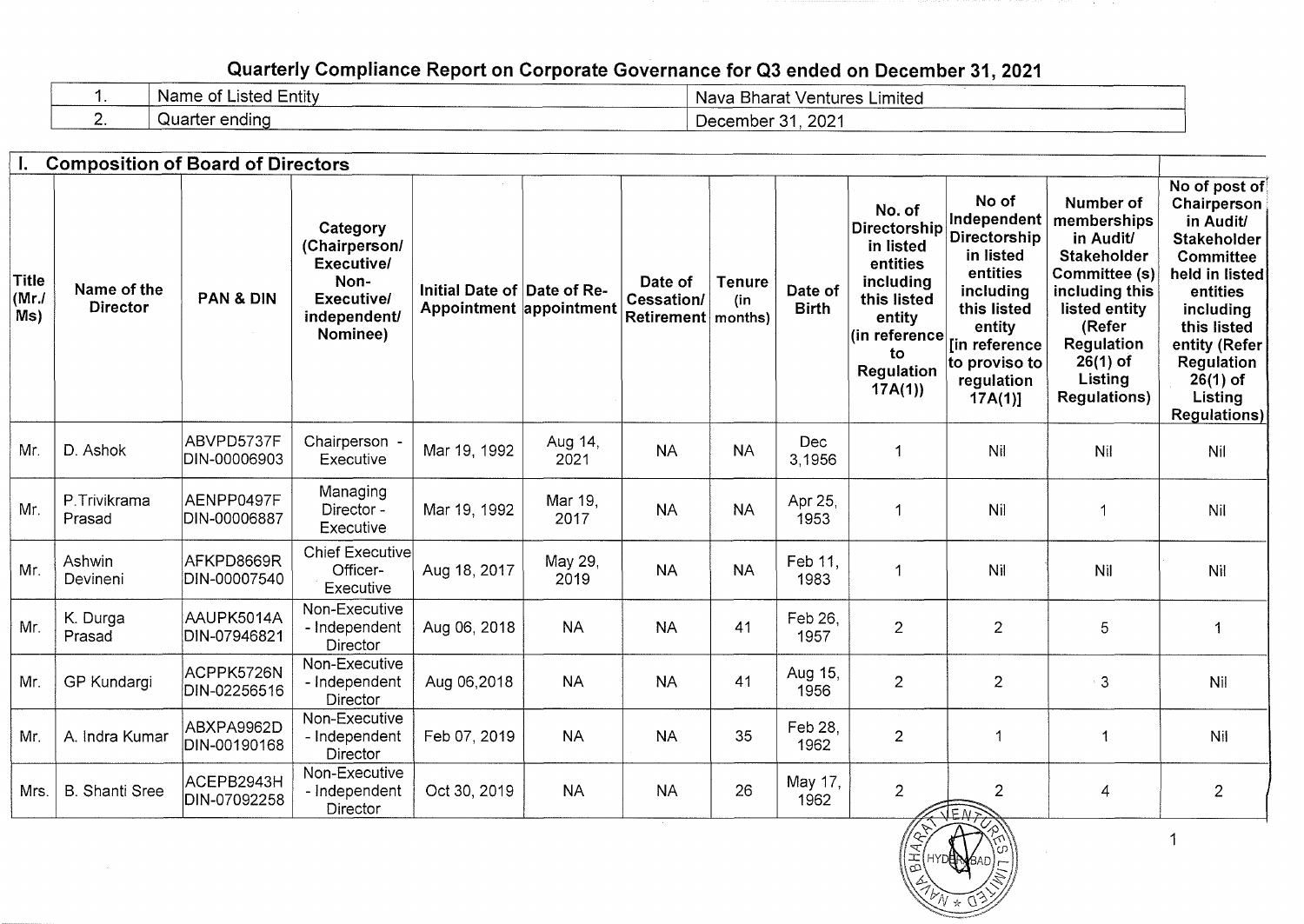| Mr. | Balasubramaniam AHHPS8059D<br>Srikanth | DIN-00349821               | Non-Executive<br>- Independent<br>Director                  | June 17,2021                | <b>NA</b>       | <b>NA</b> | 6.5       | Aug 10,<br>1970 |     | Nil | Nil |
|-----|----------------------------------------|----------------------------|-------------------------------------------------------------|-----------------------------|-----------------|-----------|-----------|-----------------|-----|-----|-----|
| Mr. | CV Durga<br>Prasad                     | AASPC7969C<br>DIN-00006670 | <b>Director</b><br>(Business)<br>Development)-<br>Executive | June 28, 2003   Apr 1, 2021 |                 | <b>NA</b> | <b>NA</b> | Apr 11,<br>1951 | Nil | Nil | Nil |
| Mr. | <b>GRK Prasad</b>                      | ACAPG2272L<br>DIN-00006852 | Executive<br>Director                                       | June 28, 2003               | Jun 28,<br>2018 | <b>NA</b> | <b>NA</b> | Aug 05,<br>1957 | Nil |     | Nil |

| $^{\prime}$ Whether Regular chairperson appointed $^{\prime}$ | Yes            |  |  |  |
|---------------------------------------------------------------|----------------|--|--|--|
| Whether Chairperson is related to managing director or CEO    | <b>Yes</b>     |  |  |  |
| Whether special resolution is passed U/R 17 (1A)              | Not applicable |  |  |  |
|                                                               |                |  |  |  |

**Note:** During the quarter under review there were no changes in the constitution of the Board of Directors of the Company.

 $\ddot{\phantom{a}}$ 

| <b>II. Composition of Committees</b>                |                                                |                                                                 |                                      |                                                                                                    |                                                 |                                                 |  |
|-----------------------------------------------------|------------------------------------------------|-----------------------------------------------------------------|--------------------------------------|----------------------------------------------------------------------------------------------------|-------------------------------------------------|-------------------------------------------------|--|
| Name of<br>Committee                                | Whether<br>Regular<br>chairperson<br>appointed | Name of<br><b>Committee members</b>                             | Category<br>(member/<br>chairperson) | Category<br>(Chairperson/Executive/Non-<br>Executive/independent/Nominee)                          | Date of<br>Appointment                          | Date of<br><b>Cessation/Re-</b><br>constitution |  |
| <b>Audit Committee</b>                              | Yes                                            | Mr. K. Durga Prasad<br>Mr. A. Indra Kumar<br>Mrs.B Shanthi Sree | Chairperson<br>Member<br>Member      | Non-Executive<br>- Independent<br>Non-Executive<br>- Independent<br>- Independent<br>Non-Executive | Apr 19, 2019<br>Apr 19, 2019<br>Aug 4, 2021     | N.A<br>N.A<br>N.A                               |  |
| 2. Nomination &<br><b>Remuneration</b><br>Committee | <b>Yes</b>                                     | Mr. K. Durga Prasad<br>Mr. A. Indra Kumar<br>Mr.G. P. Kundargi  | Chairperson<br>Member<br>Member      | Non-Executive<br>- Independent<br>Non-Executive<br>- Independent<br>- Independent<br>Non-Executive | Apr 19, 2019<br>Apr 19, 2019<br>Aug 4, 2021     | N.A<br>N.A<br>N.A                               |  |
| 3. Risk Management<br>Committee                     | Yes                                            | Mr. Ashwin Devineni<br>Mr. GRK Prasad<br>Mrs. B. Shanti Sree    | Chairperson<br>Member<br>Member      | Executive<br>Executive<br>- Independent<br>Non-Executive                                           | June 17, 2021<br>June 17, 2021<br>June 17, 2021 | N.A<br>N.A<br>N.A                               |  |

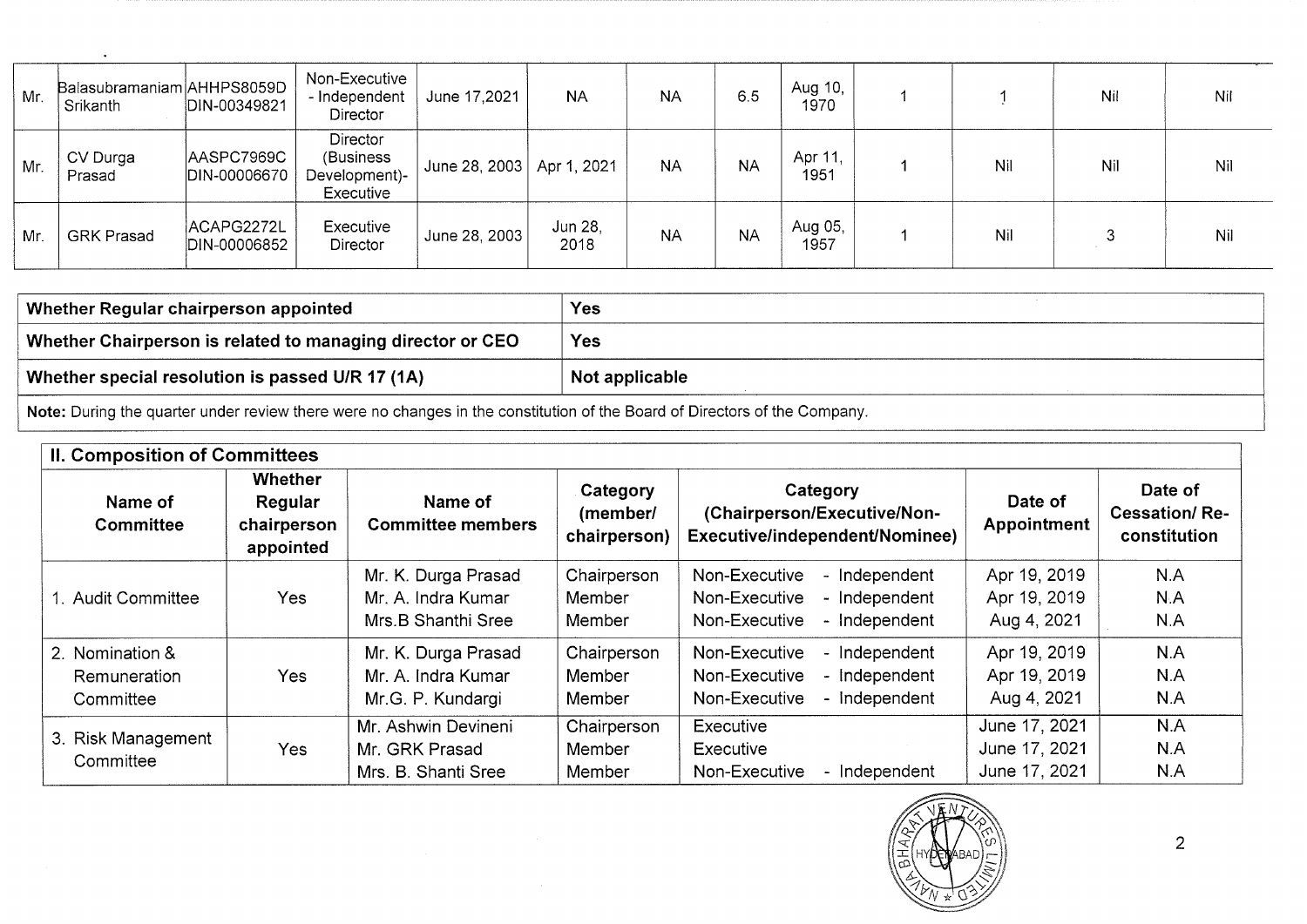|                  | 4. Stakeholders                                           |            | Mr. K. Durga Prasad                                       |        | Chairperson                                      | Non-Executive                         | - Independent                                 | Apr 19, 2019 |             | N.A                                                                  |
|------------------|-----------------------------------------------------------|------------|-----------------------------------------------------------|--------|--------------------------------------------------|---------------------------------------|-----------------------------------------------|--------------|-------------|----------------------------------------------------------------------|
|                  | Relationship                                              | <b>Yes</b> | Mr. P. Trivikrama Prasad                                  |        | Member                                           | Executive                             |                                               | Apr 10, 2008 |             | N.A                                                                  |
|                  | Committee                                                 |            | Mr. GP Kundargi                                           | Member |                                                  | Non-Executive                         | - Independent                                 | Apr 19, 2019 |             | N.A                                                                  |
|                  | 5. Corporate Social                                       |            | Mr. D. Ashok                                              |        | Chairperson                                      | Executive                             |                                               | May 30, 2014 |             | N.A                                                                  |
|                  | <b>Responsibility</b>                                     | Yes        | Mr.K. Durga Prasad                                        |        | Member                                           | Non-Executive                         | - Independent                                 | Aug 08, 2019 |             | N.A                                                                  |
|                  | Committee                                                 |            | Mrs.B Shanthi Sree                                        |        | Member                                           | Non-Executive                         | - Independent                                 |              | Aug 4, 2021 | N.A                                                                  |
|                  | <b>Meeting of Board of Directors</b><br>III.              |            |                                                           |        |                                                  |                                       |                                               |              |             |                                                                      |
|                  | Date(s) of Meeting (if<br>any) in the previous<br>quarter |            | Date(s) of Meeting (if<br>any) in the relevant<br>quarter |        | Whether requirement<br>of Quorum met<br>Yes / No | <b>Number of Directors</b><br>present | Number of<br>independent<br>directors present |              |             | Maximum gap<br>between any<br>two consecutive (in<br>number of days) |
|                  | August 4, 2021                                            |            |                                                           |        |                                                  |                                       |                                               |              |             |                                                                      |
| August 27, 2021  |                                                           |            | October 11, 2021.                                         |        | <b>Yes</b>                                       |                                       | 5                                             |              |             | 44 days                                                              |
| November 9, 2021 |                                                           | Yes        | 5<br>9                                                    |        |                                                  |                                       | 28 days                                       |              |             |                                                                      |
|                  |                                                           |            | December 17, 2021                                         |        | Yes                                              | 10                                    | 5                                             |              |             | 37 days                                                              |
|                  |                                                           |            |                                                           |        |                                                  |                                       |                                               |              |             |                                                                      |

| <b>Meeting of Committees - Audit Committee</b><br>IV.             |                                                         |                                       |                                                  |                                                                         |                                                                                   |  |
|-------------------------------------------------------------------|---------------------------------------------------------|---------------------------------------|--------------------------------------------------|-------------------------------------------------------------------------|-----------------------------------------------------------------------------------|--|
| Date(s) of meeting of the<br>committee in the relevant<br>quarter | Whether requirement<br>Quorum met (details)<br>Yes / No | <b>Number of Directors</b><br>present | Number of<br>independent<br>directors<br>present | Date $(s)$ of<br>meeting of the<br>committee in the<br>previous quarter | Maximum gap<br>between<br>any two<br>consecutive<br>meetings in<br>number of days |  |
| October 11, 2021                                                  | Yes.                                                    | 3                                     | 3                                                | August 4, 2021                                                          | 67 days                                                                           |  |
| November 8, 2021                                                  | Yes                                                     | 3.                                    |                                                  |                                                                         | 27 days                                                                           |  |
| December 17, 2021                                                 | Yes                                                     | 3                                     | 3                                                |                                                                         | 38 days                                                                           |  |
| <b>Nomination Remuneration Committee</b>                          |                                                         |                                       |                                                  |                                                                         |                                                                                   |  |
| Date(s) of meeting of the<br>committee in the relevant<br>quarter | Whether requirement<br>Quorum met (details)<br>Yes / No | <b>Number of Directors</b><br>present | Number of<br>independent<br>directors<br>present | Date $(s)$ of<br>meeting of the<br>committee in the<br>previous quarter | Maximum gap<br>between<br>any two<br>consecutive<br>meetings in<br>number of days |  |
|                                                                   |                                                         |                                       |                                                  |                                                                         |                                                                                   |  |